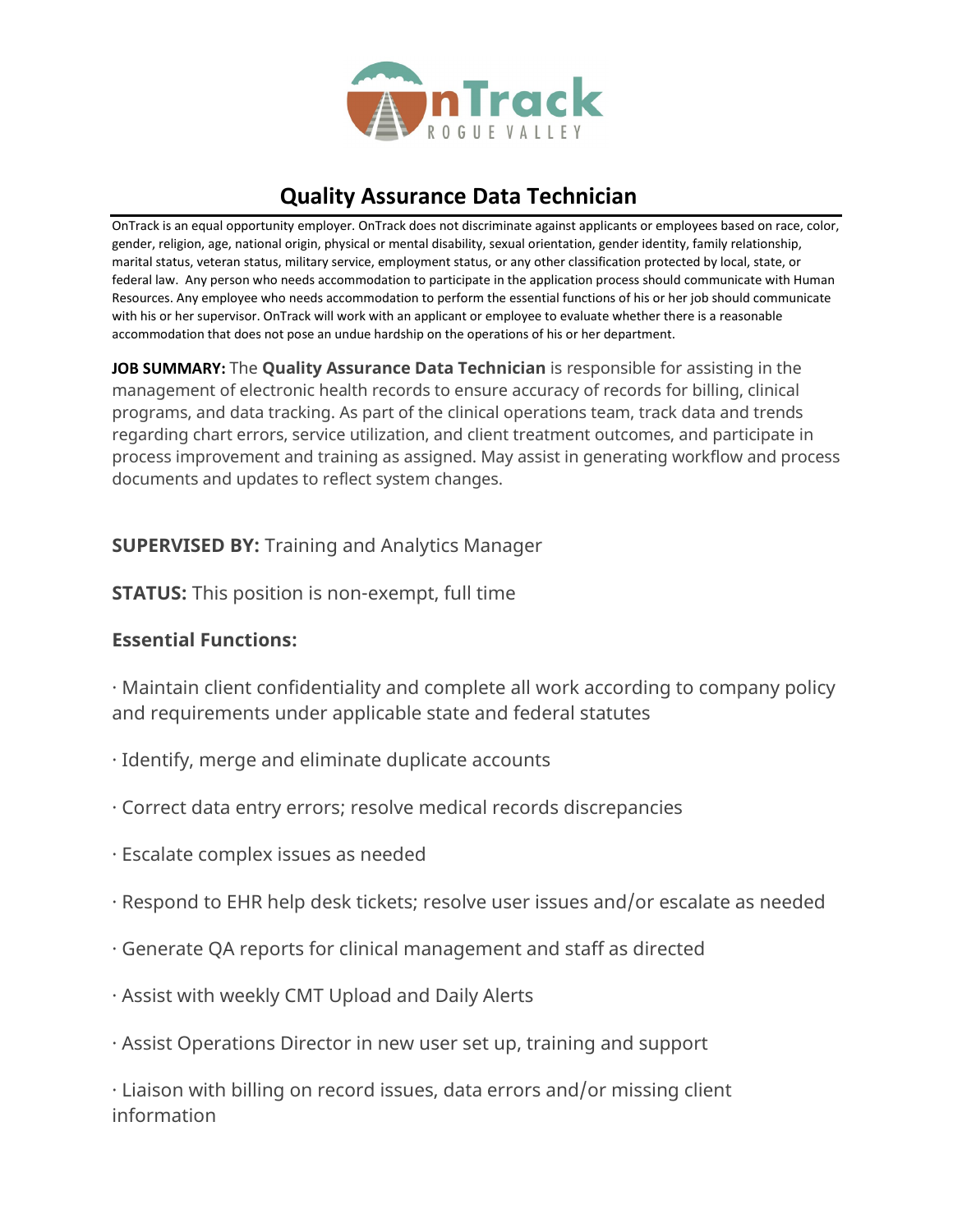## **JOB REQUIREMENTS:**

Experience and Skills Requirements:

- · Minimum of one year in health care administration or billing
- · Understanding of databases, records systems
- · Ability to work independently with minimal supervision
- · Works with speed, accuracy and attention to detail

· Strong written and verbal communication skills needed to work across intake, clinical and billing departments MOTS reporting from the EHR

· Ability to learn and understand Electronic Health Records program and become "super-user" to support staff

· Ability to learn and understand clinical workflows for behavioral health service delivery

· Working knowledge of HIPPA and client privacy protections with regards to medical records

· Ability to assist in the maintenance of the electronic medical record

#### **Education/Licensure/Certification Requirement:**

· High school diploma or GED required

· Some college preferred; specialized computer education and experience can substitute

**Background:** Clear background check, including OIG/ SAM exclusion lists. Must pass drug screening test

**Work environment:** This job is primarily sedentary work and located in a standard office environment. Visual acuity is required for review of documentation, spreadsheets, and viewing of computer monitor.

Significant amount of time is spent in data entry and records corrections via electronic health records system.